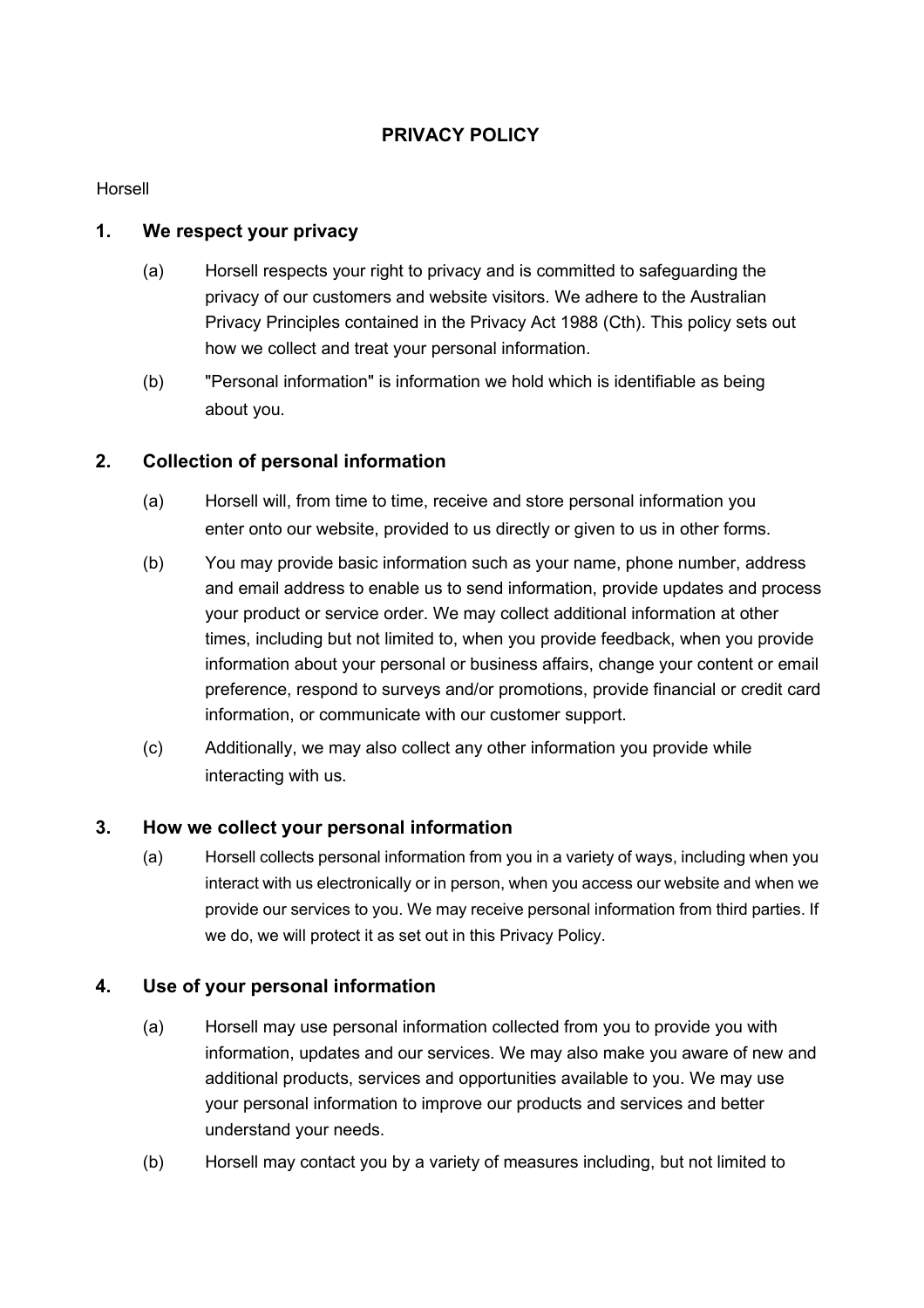telephone, email, sms or mail.

#### **5. Disclosure of your personal information**

- (a) We may disclose your personal information to any of our employees, officers, insurers, professional advisers, agents, suppliers or subcontractors insofar as reasonably necessary for the purposes set out in this Policy. Personal information is only supplied to a third party when it is required for the delivery of our services.
- (b) We may from time to time need to disclose personal information to comply with a legal requirement, such as a law, regulation, court order, subpoena, warrant, in the course of a legal proceeding or in response to a law enforcement agency request.
- (c) We may also use your personal information to protect the copyright, trademarks, legal rights, property or safety of Horsell, www.horsell.com.au, its customers or third parties.
- (d) Information that we collect may from time to time be stored, processed in or transferred between parties located in countries outside of Australia.
- (e) If there is a change of control in our business or a sale or transfer of business assets, we reserve the right to transfer to the extent permissible at law our user databases, together with any personal information and non-personal information contained in those databases. This information may be disclosed to a potential purchaser under an agreement to maintain confidentiality. We would seek to only disclose information in good faith and where required by any of the above circumstances.
- (f) By providing us with personal information, you consent to the terms of this Privacy Policy and the types of disclosure covered by this Policy. Where we disclose your personal information to third parties, we will request that the third party follow this Policy regarding handling your personal information.

## **6. Security of your personal information**

- (a) Horsell is committed to ensuring that the information you provide to us is secure. In order to prevent unauthorised access or disclosure, we have put in place suitable physical, electronic and managerial procedures to safeguard and secure information and protect it from misuse, interference, loss and unauthorised access, modification and disclosure.
- (b) The transmission and exchange of information is carried out at your own risk. We cannot guarantee the security of any information that you transmit to us, or receive from us. Although we take measures to safeguard against unauthorised disclosures of information, we cannot assure you that personal information that we collect will not be disclosed in a manner that is inconsistent with this Privacy Policy.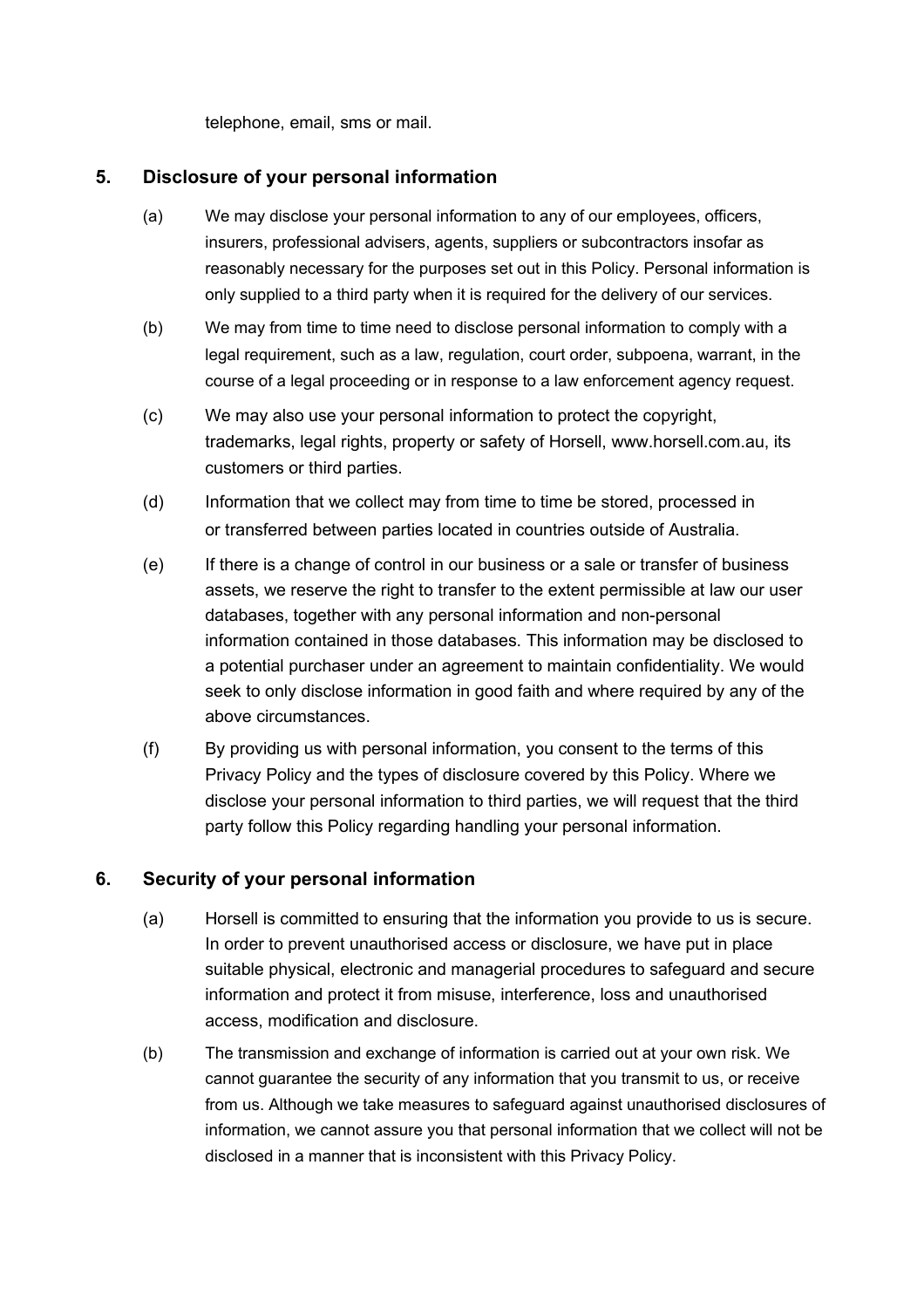### **7. Access to your personal information**

- (a) You may request details of personal information that we hold about you in accordance with the provisions of the Privacy Act 1988 (Cth). A small administrative fee may be payable for the provision of information. If you would like a copy of the information, which we hold about you or believe that any information we hold on you is inaccurate, out of date, incomplete, irrelevant or misleading, please email us at info@horsell.com.au.
- (b) We reserve the right to refuse to provide you with information that we hold about you, in certain circumstances set out in the Privacy Act.

## **8. Complaints about privacy**

(a) If you have any complaints about our privacy practises, please feel free to send in details of your complaints to 1.04/175 Sturt Street, Southbank, Victoria, 3006. We take complaints very seriously and will respond shortly after receiving written notice of your complaint.

## **9. Changes to Privacy Policy**

(a) Please be aware that we may change this Privacy Policy in the future. We may modify this Policy at any time, in our sole discretion and all modifications will be effective immediately upon our posting of the modifications on our website or notice board. Please check back from time to time to review our Privacy Policy.

#### **10. Website**

#### (a) *When you visit our website*

When you come to our website (www.horsell.com.au) we may collect certain information such as browser type, operating system, website visited immediately before coming to our site, etc. This information is used in an aggregated manner to analyse how people use our site, such that we can improve our service.

#### (b) *Cookies*

We may from time to time use cookies on our website. Cookies are very small files which a website uses to identify you when you come back to the site and to store details about your use of the site. Cookies are not malicious programs that access or damage your computer. Most web browsers automatically accept cookies but you can choose to reject cookies by changing your browser settings. However, this may prevent you from taking full advantage of our website. Our website may from time to time use cookies to analyses website traffic and help us provide a better website visitor experience. In addition, cookies may be used to serve relevant ads to website visitors through third party services such as Google Adwords. These ads may appear on this website or other websites you visit.